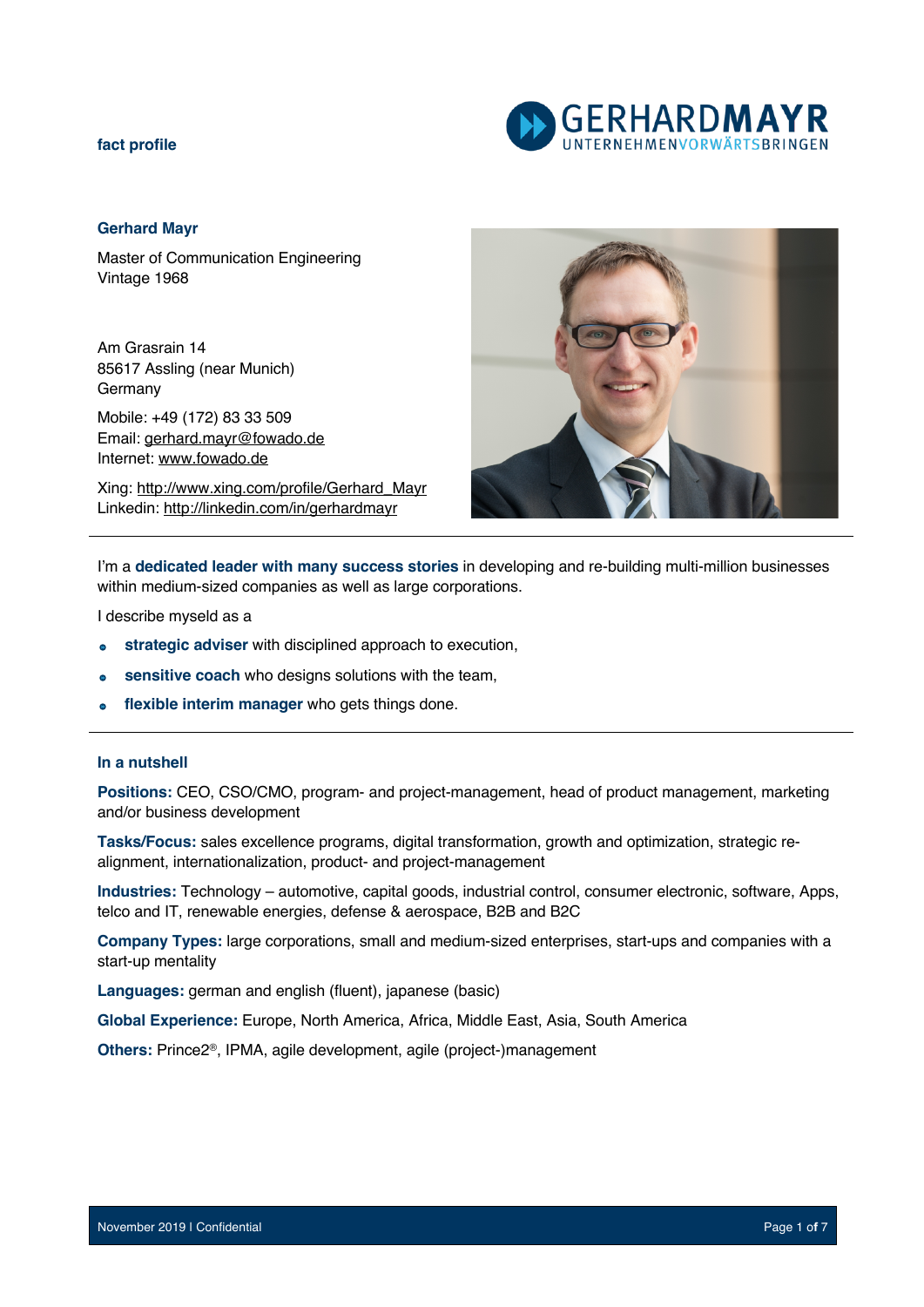

# **Interim Manager (since 04/2016)**

| since 11/19     | E.ON - Head of PMO B2B Solar (PV-systems) (Munich/D)                                                                                                                                                                                                                                             |
|-----------------|--------------------------------------------------------------------------------------------------------------------------------------------------------------------------------------------------------------------------------------------------------------------------------------------------|
|                 |                                                                                                                                                                                                                                                                                                  |
| $04/19 - 10/19$ | E.ON - Head of Sales B2C Solar (PV-systems) (Munich/D)<br>An international energy company focused on renewable energy, energy networks and<br>customer solutions. Employees: more than 40.000 world-wide                                                                                         |
|                 | <b>Responsibilities &amp; Achievements</b>                                                                                                                                                                                                                                                       |
|                 | Responsibility for german field sales team (ca. 60 people)<br>Implementation of a sales excellence program<br>Investing in growth geographies $\rightarrow$ extraordinary revenue increase                                                                                                       |
| $11/18 - 04/19$ | E.ON - Strategic Business Development (Munich/D)<br>An international energy company focused on renewable energy, energy networks and<br>customer solutions. Employees: more than 40.000 world-wide                                                                                               |
|                 | Responsibilities & Achievements                                                                                                                                                                                                                                                                  |
|                 | Recommendation for M&A actions, identification and addressing of suitable targets<br>Regular Management reviews of the buyer's universe<br>Development of integration- and business-models<br>$\bullet$                                                                                          |
| $09/18 - 04/19$ | E.ON - Manager Sales Operations PV-systems (Munich/D)                                                                                                                                                                                                                                            |
|                 | Responsibilities & Achievements                                                                                                                                                                                                                                                                  |
|                 | Identification and acquisition of new EPC partners<br>$\bullet$<br>Preparation of necessary contracts, process specifications, control and forecast tools                                                                                                                                        |
| $04/18 - 04/19$ | E.ON - Head of Partner Sales PV-systems (Munich/D)                                                                                                                                                                                                                                               |
|                 | Responsibilities & Achievements                                                                                                                                                                                                                                                                  |
|                 | Re-building the partner landscape and enabling for solution sales, increase of turnover<br>٠<br>Migrating from component sales to solution sales<br>$\bullet$<br>Development and implementation of processes to increase sales excellence<br>$\bullet$                                           |
|                 | Identify synergies and implement selected improvements                                                                                                                                                                                                                                           |
| $03/17 - 03/18$ | RUAG - International project management (Bern/CH, Hamburg/D)<br>An international company based in Switzerland, which develops innovations and<br>internationally sought-for high technology in the fields of aerospace, security and defense<br>technology. Employees: more than 8.700 worldwide |
|                 | Responsibilities & Achievements                                                                                                                                                                                                                                                                  |
|                 | Overall responsibility for the ramp-up of serial production of a new system<br>Increase of the project result by 10% and acceleration by 6 months<br>$\bullet$                                                                                                                                   |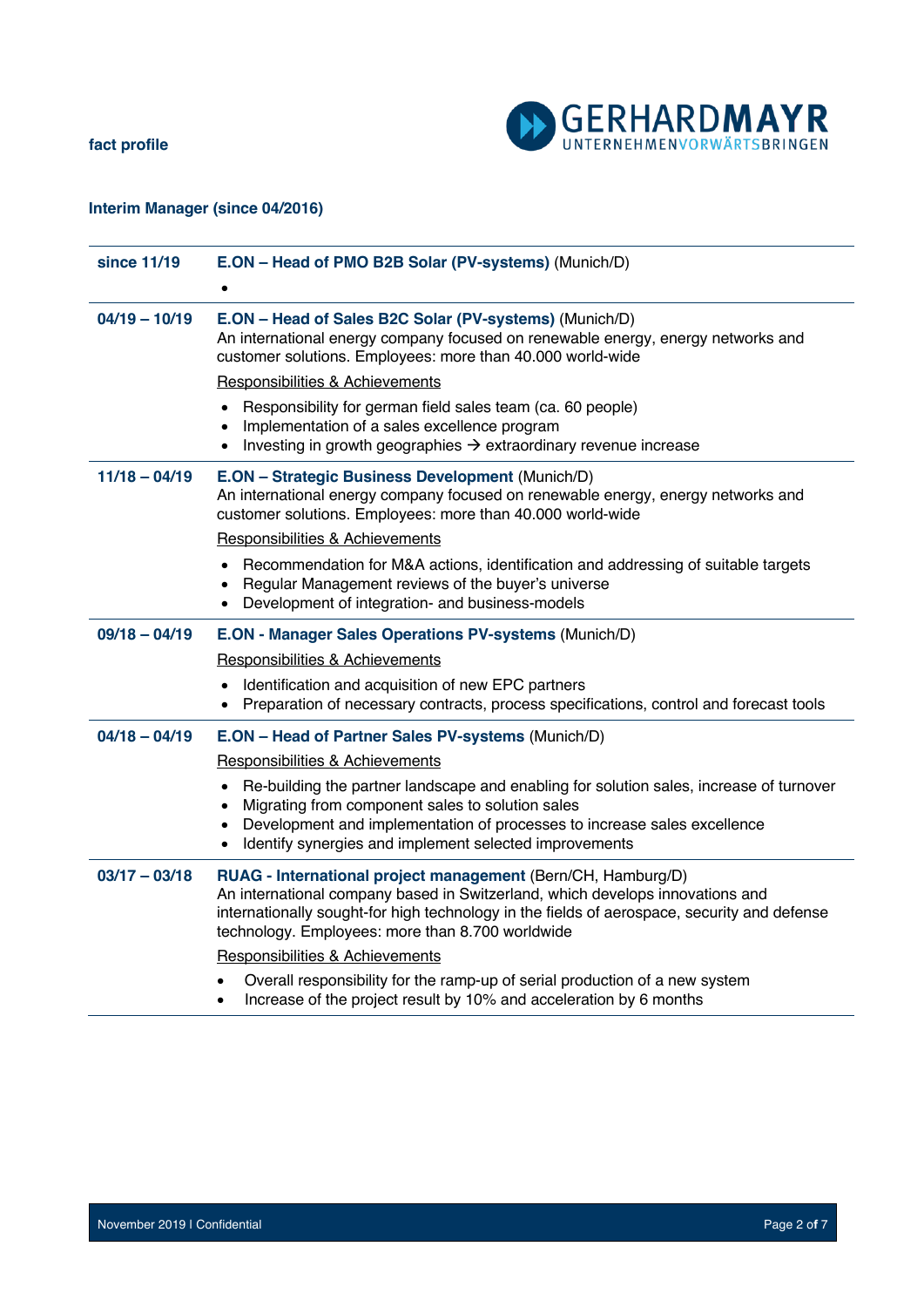



| $01/17 - 03/17$ | RUAG - International Project- and Bid Management (Bern/CH, Hamburg/D)                                                                                                                                        |
|-----------------|--------------------------------------------------------------------------------------------------------------------------------------------------------------------------------------------------------------|
|                 | Responsibilities & Achievements                                                                                                                                                                              |
|                 | Optimize the interface between sales, bid and project management<br>Management of bids and implementation of best practice methods                                                                           |
| $07/16 - 12/16$ | RUAG - Post-Merger Integration and Internationalization (Bern/CH, Toulouse/F)                                                                                                                                |
|                 | <b>Responsibilities &amp; Achievements</b>                                                                                                                                                                   |
|                 | Post-merger integration of a french company with focus on technology development<br>$\bullet$<br>Established an international project organization across France, Switzerland, Germany<br>٠<br>and Abu Dhabi |
|                 | Introduction of international project management methods according to IPMA<br>$\bullet$                                                                                                                      |
| $10/16 - 07/17$ | Co-founder of the "Leader Lounge". A platform for the exchange of business leaders<br>and entrepreneurs (Munich/Germany)                                                                                     |
|                 | • "Sales 4.0": https://www.youtube.com/watch?v=dBFOIKkfQpE                                                                                                                                                   |
| $04/16 - 06/17$ | Advisory & Business Development for a Munich based startup company in a growth<br>scenario in the area of media & technology (Munich/Germany)                                                                |
|                 |                                                                                                                                                                                                              |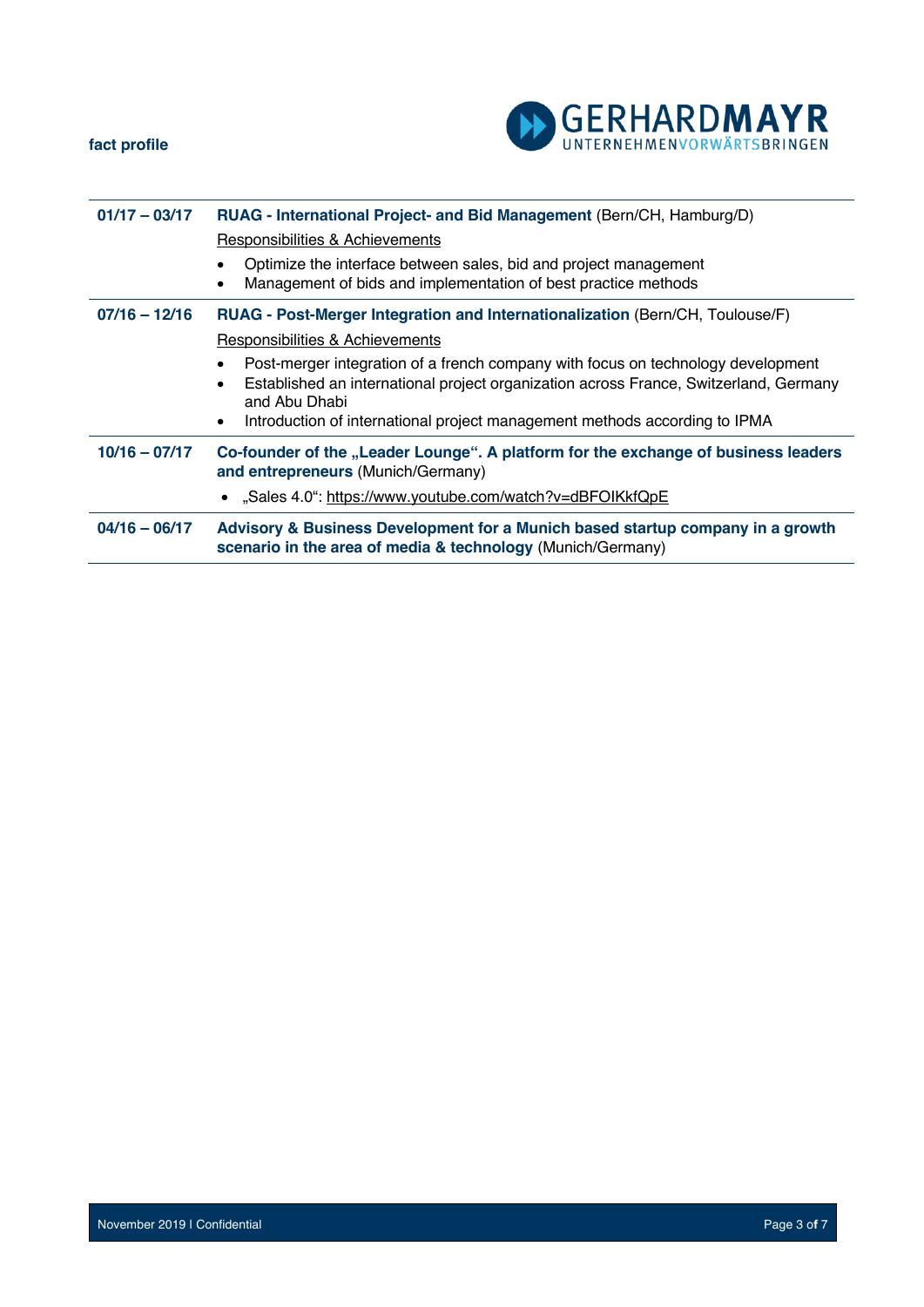

# **Career (1988 – 2016)**

# **09/12 – 01/16 d&b audiotechnik** (Backnang / in the near of Stuttgart) A manufacturer of loudspeaker systems for high quality speech and music reproduction. d&b is majority owned by financial investors. Employees: more than 340 world-wide

### **Managing Partner**

- Management of the global sales, services, application support and marketing team with ~90 employees. (Marketing management ad Interim for 14 months, R&D management ad Interim for 6 months)
- Co-Managing Director of almost all international daughter companies

# Selective Accomplishments

- Digitization in Sales as well as implementation of sales excellence
- Definition of market segments and their potentials
- Implementation of a growth strategy taking under consideration of market segments and regions
- Accelerated growth in new countries, selected establishment of offices
- Improvement of the Go-To-Market model in a multi-layered distribution landscape
- Implementation of the necessary organizational changes while simultaneously achieving the financial targets - growth in sales in the ambitious 2-digit percentage range in the 2<sup>nd</sup> and 3<sup>rd</sup> year
- Introduction of a KPI landscape and worldwide implementation of a CRM system
- Significant reduction of the product development time by implementation of a suitable outsourcing strategy
- Established a powerful leadership team in sales and marketing

### **09/07 – 09/12 Garmin and Navigon** (Hamburg and Wuerzburg)

Navigon was a software provider for automotive OEM's and smartphones as well as a manufacturer of navigation devices for the consumer market. The majority was owned by financial investors.

Navigon got acquired by Garmin in July 2011. Garmin is the leading provider for navigation solutions and is a public traded company.

Employees: Garmin, more than 9200 world-wide / Navigon, more than 400 world-wide

# 07/11 – 09/12 **Garmin - Vice President World-Wide Mobile Business**

- Led the Garmin global business unit for apps and smartphone accessories (P&L responsibility)
- Executive member of the german managing board
- Management of sales, marketing and R&D with approx. 65 employees

### Selective Accomplishments

- Key stakeholder in the pre- and post-merger process
- Drove the united world-wide Garmin and Navigon mobile strategy and increased turnover levels
- Increased the gross profit by implementing e-commerce in Garmin products, further expansion of social media marketing and push/pull strategies
- Continued to deliver profitable innovations to the market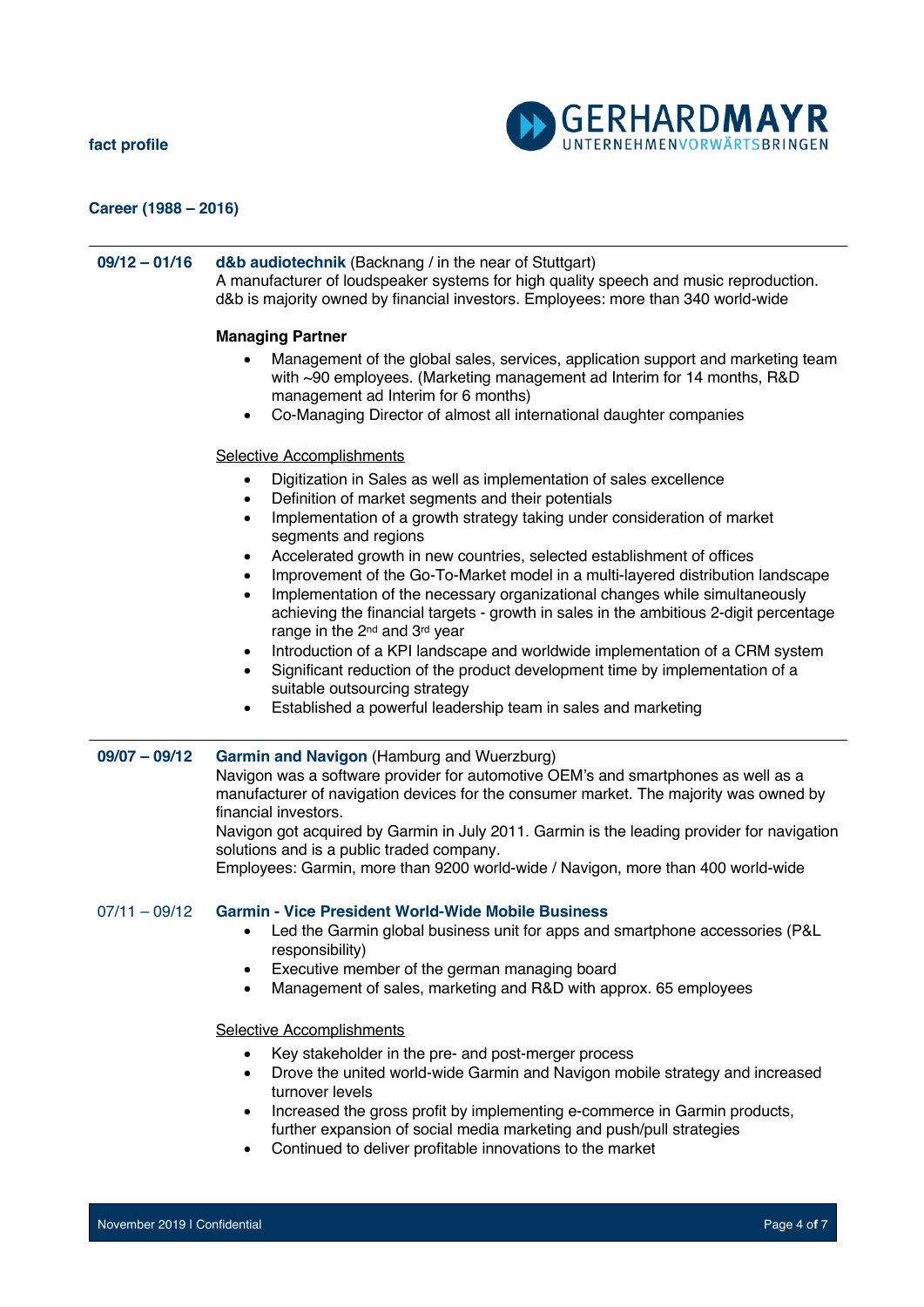

| $09/08 - 09/11$ | Navigon - Vice President World-Wide Mobile Business & New Markets<br>Business unit management for smartphone navigation with direct report to the CEO<br>(P&L responsibility)<br>Led the B2C business for portable navigation devices in markets outside Europe<br>$\bullet$<br>Key member in the M&A process                                                                                                                                                                                                                                                                                                                                                                   |
|-----------------|---------------------------------------------------------------------------------------------------------------------------------------------------------------------------------------------------------------------------------------------------------------------------------------------------------------------------------------------------------------------------------------------------------------------------------------------------------------------------------------------------------------------------------------------------------------------------------------------------------------------------------------------------------------------------------|
|                 | <b>Selective Accomplishments</b><br>Delivered the first professional navigation system to the iOS AppStore<br>$\bullet$<br>Established a new business unit in the company focused on smartphone navigation<br>$\bullet$<br>(re-structured, re-focused & re-built the organization)<br>Increased the gross profit by implementing an e-commerce platform using social<br>$\bullet$<br>media marketing and push/pull strategies<br>Overachieved the revenue & profit goals for 3 years in a row<br>$\bullet$<br>Secured propelling partnership with leading European carriers<br>$\bullet$<br>Continuously drove the team to deliver innovations first to the market<br>$\bullet$ |
| $09/07 - 09/08$ | <b>Navigon - Vice President World-Wide OEM Business</b><br>Managed the world-wide OEM software business unit reporting into the CEO<br>Key contact person for automotive OEM's and consumer electronic OEM's<br>$\bullet$                                                                                                                                                                                                                                                                                                                                                                                                                                                       |
|                 | <b>Selective Accomplishments</b><br>Secured new customers and overachieved the defined budget goals by more than 25%<br>Identified new business areas and mitigated business risks<br>$\bullet$                                                                                                                                                                                                                                                                                                                                                                                                                                                                                 |
| $04/95 - 08/07$ | Motorola and Force Computers (Neubiberg near Munich)<br>Force Computers was a global operating company specialized in high-end computer<br>systems for telecommunication and industrial control. Acquired by Solectron in 1996,<br>Force was integrated in their Technology Solutions Business Unit. Solectron was the<br>global leader in electronic outsourcing manufacturing with revenues exceeding \$10b.<br>Motorola Industrial Electronic Solutions acquired this business unit from Solectron in 2004<br>Employees: Force Computers: 600; Solectron: 50.000; Motorola: 95.000                                                                                           |
| $07/05 - 08/07$ | <b>Motorola - Director Sales EMEA</b><br>Full responsibility for the distribution business in EMEA with a business volume of<br>$\bullet$<br>more than US\$ 50 Mio                                                                                                                                                                                                                                                                                                                                                                                                                                                                                                              |
|                 | <b>Selective Accomplishments</b>                                                                                                                                                                                                                                                                                                                                                                                                                                                                                                                                                                                                                                                |
|                 | Optimized the distribution landscape and implementation of a VAR network<br>$\bullet$                                                                                                                                                                                                                                                                                                                                                                                                                                                                                                                                                                                           |

• Increased the Service Business by 80%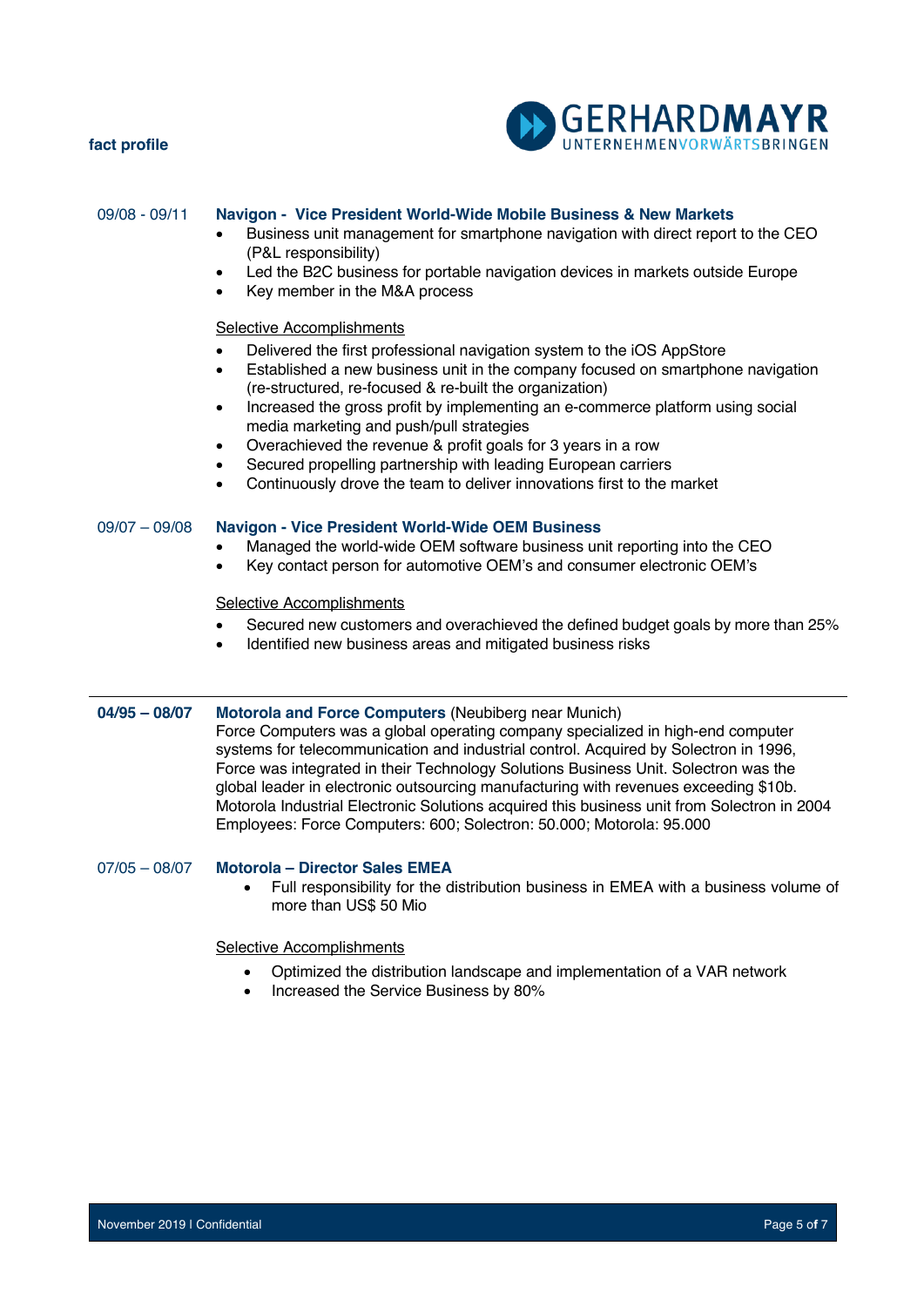

| 02/02 - 07/05   | Motorola und Force Computers - Director Sales Asia Pacific & Japan<br>Complete business responsibility for Asia-Pacific and Japan with a business volume<br>beyond US\$ 150 Mio; Managing Director of the office in Japan<br>Management of the team with approx. 75 employees<br>$\bullet$<br>Member of the Force Computers and Motorola Executive Management Team<br>$\bullet$                                                                                                                                                                                 |
|-----------------|-----------------------------------------------------------------------------------------------------------------------------------------------------------------------------------------------------------------------------------------------------------------------------------------------------------------------------------------------------------------------------------------------------------------------------------------------------------------------------------------------------------------------------------------------------------------|
|                 | <b>Selective Accomplishments</b><br>Management of the Post-Merger-integration between Force and Motorola for Asia-<br>$\bullet$<br>Pacific and Japan without turnover impact<br>Supported the establishment of an R&D office in India with 250 employees<br>$\bullet$<br>Tripled the design win rate in the area<br>$\bullet$<br>Re-aligned the go-to-market model and improved profitability<br>Established a powerful sales infrastructure in China and opened representative<br>$\bullet$<br>offices in key APAC markets such as China, Korea and Hong Kong. |
| $02/00 - 02/02$ | Force Computers - Corporate Director World-Wide Business Development<br>World-wide team leader reporting to the General Manager of the business unit<br>Engaged in several M&A activities<br>$\bullet$                                                                                                                                                                                                                                                                                                                                                          |
|                 | Selective Accomplishments<br>Built-up executive management relationships to key partners<br>$\bullet$<br>Identified new market opportunities and executed design wins<br>$\bullet$<br>Defined and implemented a working go-to-market model which included the benefits<br>$\bullet$<br>of Solectron's manufacturing capabilities                                                                                                                                                                                                                                |
| $05/97 - 02/00$ | Force Computers - Director Product Management (temporary in the US-HQ)<br>Led the world-wide product management department with P&L responsibility<br>$\bullet$<br>Defined global marketing strategies for several product lines<br>$\bullet$<br>Built up tight relationships with key customers and partners and influenced the<br>٠<br>product roadmap                                                                                                                                                                                                        |
| $04/95 - 05/97$ | <b>Force Computers - Product Line Manager</b>                                                                                                                                                                                                                                                                                                                                                                                                                                                                                                                   |
|                 | Successful introduction of a new product portfolio in the market and secured a 30%<br>market share within the first 12 months                                                                                                                                                                                                                                                                                                                                                                                                                                   |
| $01/93 - 03/95$ | <b>CPA</b> (Landsham near Munich)<br>CPA was specialized in the market for water supply systems, purification plants and<br>process control systems.<br>Employees: 200                                                                                                                                                                                                                                                                                                                                                                                          |
|                 | Area Sales Manager & Managing Director<br>Head of Sales for Central Europe<br>Secured prestigious projects and increased the revenues for Distributed Control<br>٠<br>Systems by 50%                                                                                                                                                                                                                                                                                                                                                                            |